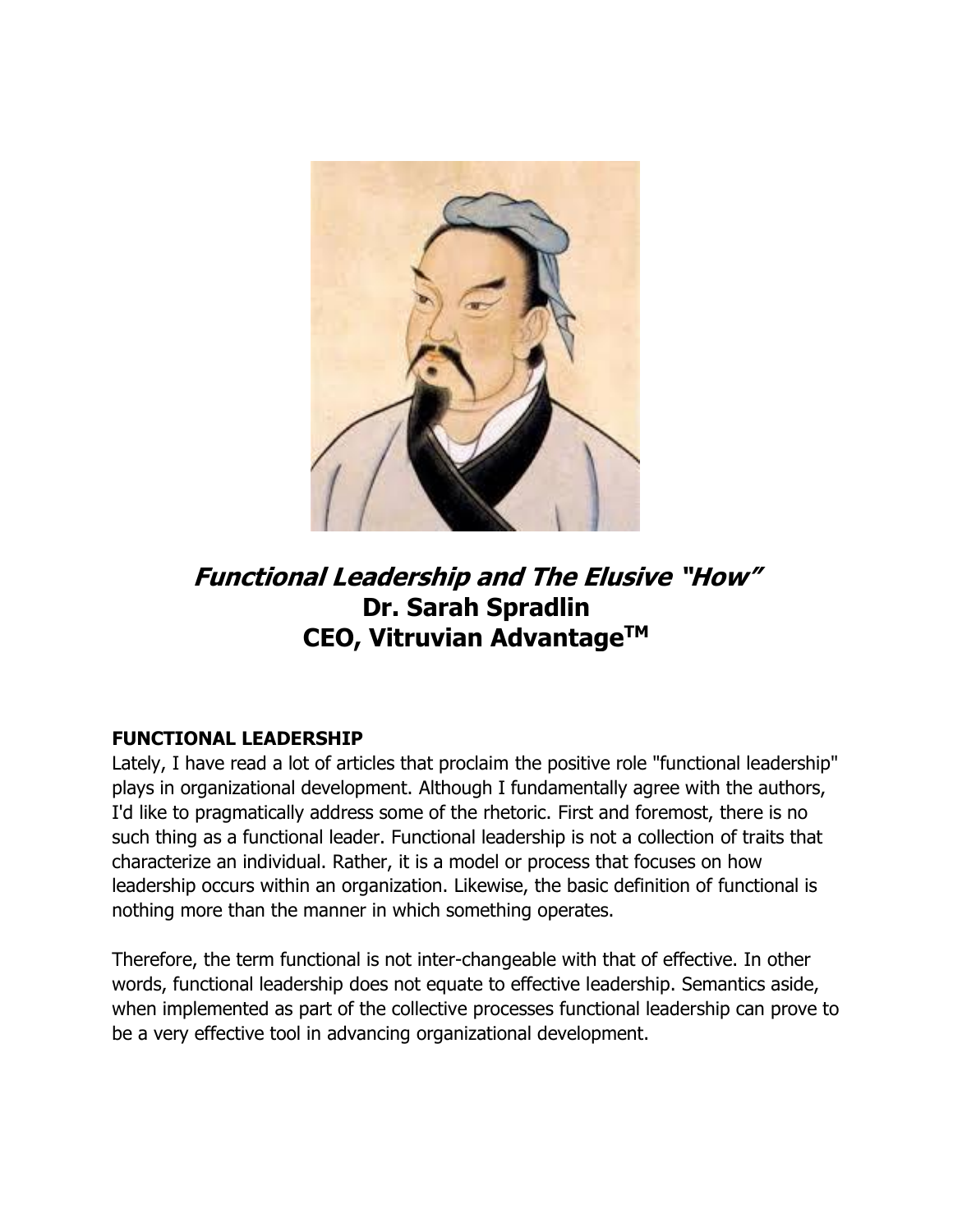Take it a step further...for the sake of argument let's peel back the onion a little more on functional leadership. What is functional leadership? Theoretically, functional leadership is a model that focuses on how leadership occurs within an organization. Likewise, functional leadership is grounded in the notion that leadership does not rest with one person but rests on a set of behaviors by the group that gets things done. Any member of the group can perform these behaviors, so any member can participate in leadership. Essentially, the leader has implemented a process defined by employee empowerment by which employees collectively perform the behaviors necessary to accomplish the mission. Ideally, by implementing this process, the leader is now in a position to focus on the strategic requirements externally influencing the organization and the organization begins to adapt and advance regardless of change. This is a great philosophy and again, the functional leadership model can prove very effective towards advancing organizational development and establishing organizational resilience... However, for the functional leadership model to be effective, the leader assumes autonomy is bestowed upon a fundamentally competent workforce capable of exploiting core competencies required to successfully execute complex behaviors. If the workforce is not capable of successfully executing complex behaviors then a functional leadership model will not be effective, and the result will be perpetual mediocrity at best.

### **THE ELUSIVE "HOW"**

The question is - How do you fundamentally grow a competent workforce whereby individual employees are capable of exploiting core competencies required to successfully execute complex behaviors?

You recruit, hire, develop, and promote an emotionally intelligent workforce. Why? Because emotional intelligence (EI) competencies are the fundamental building blocks that help evolve and develop complex human performance outcomes that characterize a high performing, resilient workforce. One that provides a foundation to integrate an effective functional leadership model within an organization. To really appreciate the significant role an emotionally intelligent workforce plays on integrating an effective functional leadership model, it's imperative that we understand what EI is and what EI is not.

EI is not about emotions per se. It's not about how much you laugh or how much your cry. It's not about how much you care if others laugh or cry. EI is not a measure of aptitude nor an assessment of personality. Rather, EI is your ability to identify, assess, and manage your own emotional information/cues, as well as the emotional information/cues of others so that you can appropriately use this emotional information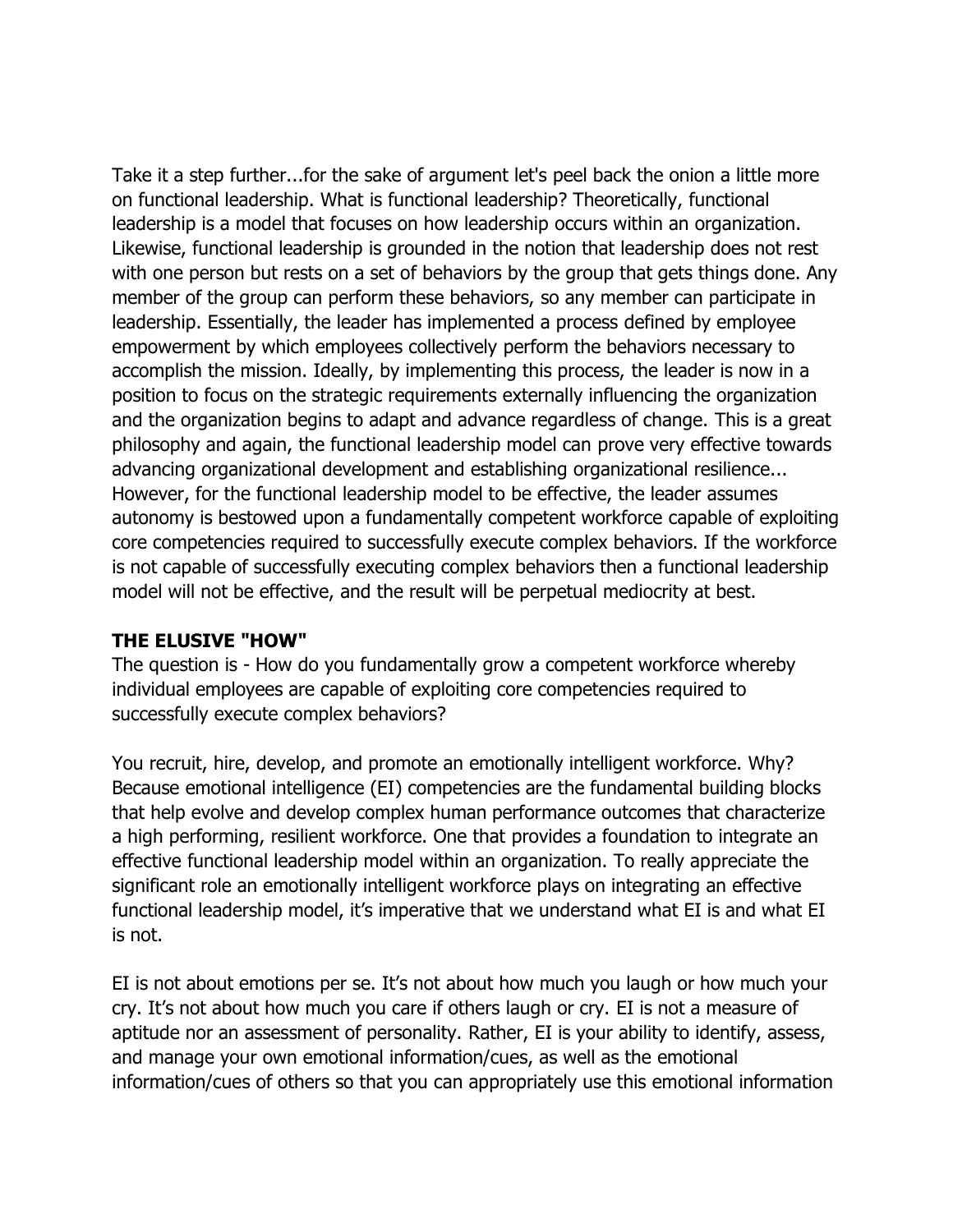to help guide your thoughts and ultimately your behaviors in terms of influencing an optimal outcome in every given situation.

*"If you know the enemy and know yourself, you need not fear the result of a hundred battles. If you know yourself but not the enemy, for every victory gained you will also suffer a defeat. If you know neither the enemy nor yourself, you will succumb in every battle." - Sun Tzu, Art of War*